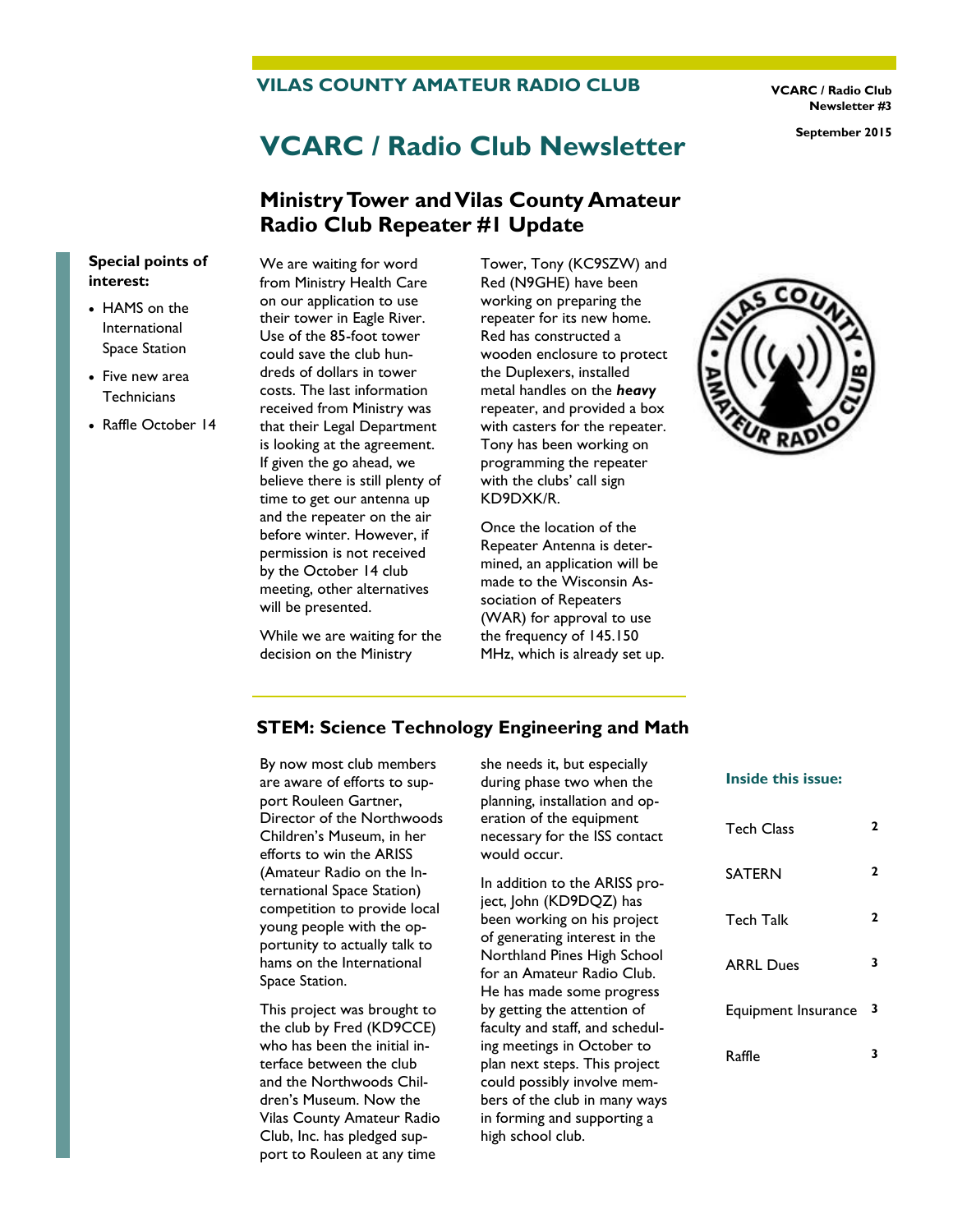## **VCARC / Radio Club Newsletter #3**

### **Vilas County Amateur Radio Club Conducts Technician Class**



*HAM radio training class held in August in Eagle River.*

Members of the Vilas County Amateur Radio Club, Inc. conducted an intensive twoday class designed to prepare students to pass their Technician Class Examination. Members Andy (N9NBC), Tony (KC9SZW), Debbie (KD9DYL), Dave (KD9DQP) and Paul (N7EKY) taught the 19 sections in the class using the text "Ham Radio License Manual" and training materials supplied by the ARRL and other sources. Five members of the class took the VE Ex-

amination conducted by Paul, Andy and Tony and all five passed! Congratulations go to Roger Schutt, Gabriel Kohls, and Terry Burns of Eagle River, Chris Nelson of Iron River, MI., and Donald Korbas of Wabeno. This is the second class conducted by members of the club and there is hope there will be more classes in the future. If you know of someone who wants to become a ham have them contact Paul (N7EKY).

#### *"SATERN is the Salvation Army Team Emergency Radio Network "*

Members of the Salvation Army Team Emergency Radio Network (SATERN) visited the Vilas County Amateur Radio Club at the September 9th Meeting. Terri Leece, Disaster Services Director was accompanied by Bill Shillington (W9ZCL), Central USA Coordinator.

**SATERN Visits the VCARC** 

Bill and Terri presented SATERN to the club and showed how the Salvation Army has responded to local, regional and major disasters including Hurricane Katrina. SATERN is the communications arm of the organization and relies on Amateur Radio volunteers. Terri and Bill

invited VCARC members to join SATERN. Several reportedly did join SATERN and have been provided the opportunity to attend training in Wisconsin and other neighboring states.

# **Tech Talk**

The first Tech Talk session will take place at 6:00 PM, Wednesday October 14th. Bob Barnum, KC9RF, plans to hold a live demonstration of PSK31 just before our regular Wednesday meeting. If you are interested in Digital Modes this might be something you are interested in. Don't miss it!

# **Club Equipment Insurance**

Members agreed to insure the Club Repeater and Duplexer for \$2,000 through the ARRL insurance program. The insurance costs the club \$28 a year and covers the equipment for a variety of ills including theft, fire, and lightning strikes.

#### Page 2